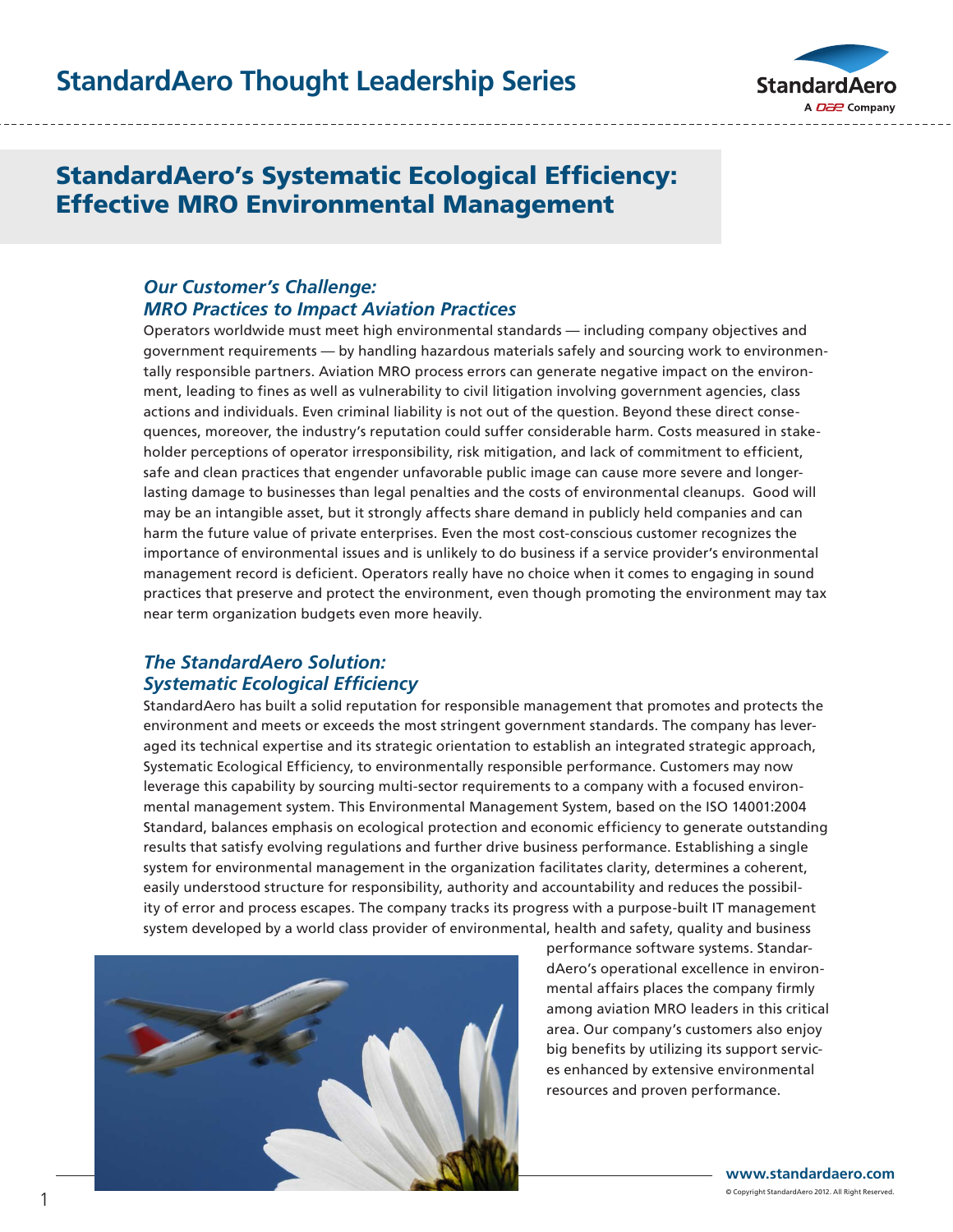

# StandardAero's Systematic Ecological Efficiency: Effective MRO Environmental Management

#### *Benefits: Green Processes Can Save Greenbacks*

Many of the costs involved in environmental compliance are unavoidable, but an integrated environmental management system permits rational control of what could be an expensive proposition. Whether organizations conduct their own MRO or rely on sourcing these tasks with support service providers, demonstrating excellence in processes that have environmental implications creates a positive reputation and image that evokes public confidence. Operational excellence also helps to establish strong relations with a variety of stakeholders ranging from government regulators, NGOs, and environmentalists who expect consistently strong support for ecological issues to passengers and investors who expect consistently strong service and economic performance. StandardAero's approach will reduce costs associated with environmental management, enabling the company to potentially pass service cost reductions on to its customers while taking environmental protection to the next level. Operators who adopt similar methodologies will enjoy comparable cost savings.

"While every region on the planet may not yet share common standards for responsible environmental activities, it is only a matter of time before stricter requirements are the rule worldwide."

#### *Leading from the Front*

The global aerospace industry must address environmental issues within its control to support the ecological challenges of our generation. While every region on the planet may not yet share common standards for responsible environmental activities, it is only a matter of time before stricter requirements are the rule worldwide. By recognizing its obligations to achieve technical excellence and also to set the highest ethical standards in its operations, StandardAero has clearly defined itself as a leader in integrating efficient business practices with sensitivity to the environmental implications of its activities. Exceptional technical performance and ecologically sound outcomes are not mutually exclusive, and StandardAero's record demonstrates that these goals are eminently compatible and profitable. This approach is a model for international operations and can help to improve the character of global aerospace, both perceived and real.



Systemic improvements have significantly curtailed water and other resource use, cut waste and atmospheric emission levels yielding reduced environmental impact. Since many companies have not developed comprehensive environmental management systems, StandardAero can provide this service or help organizations to create their own capabilities by sharing their system management expertise.